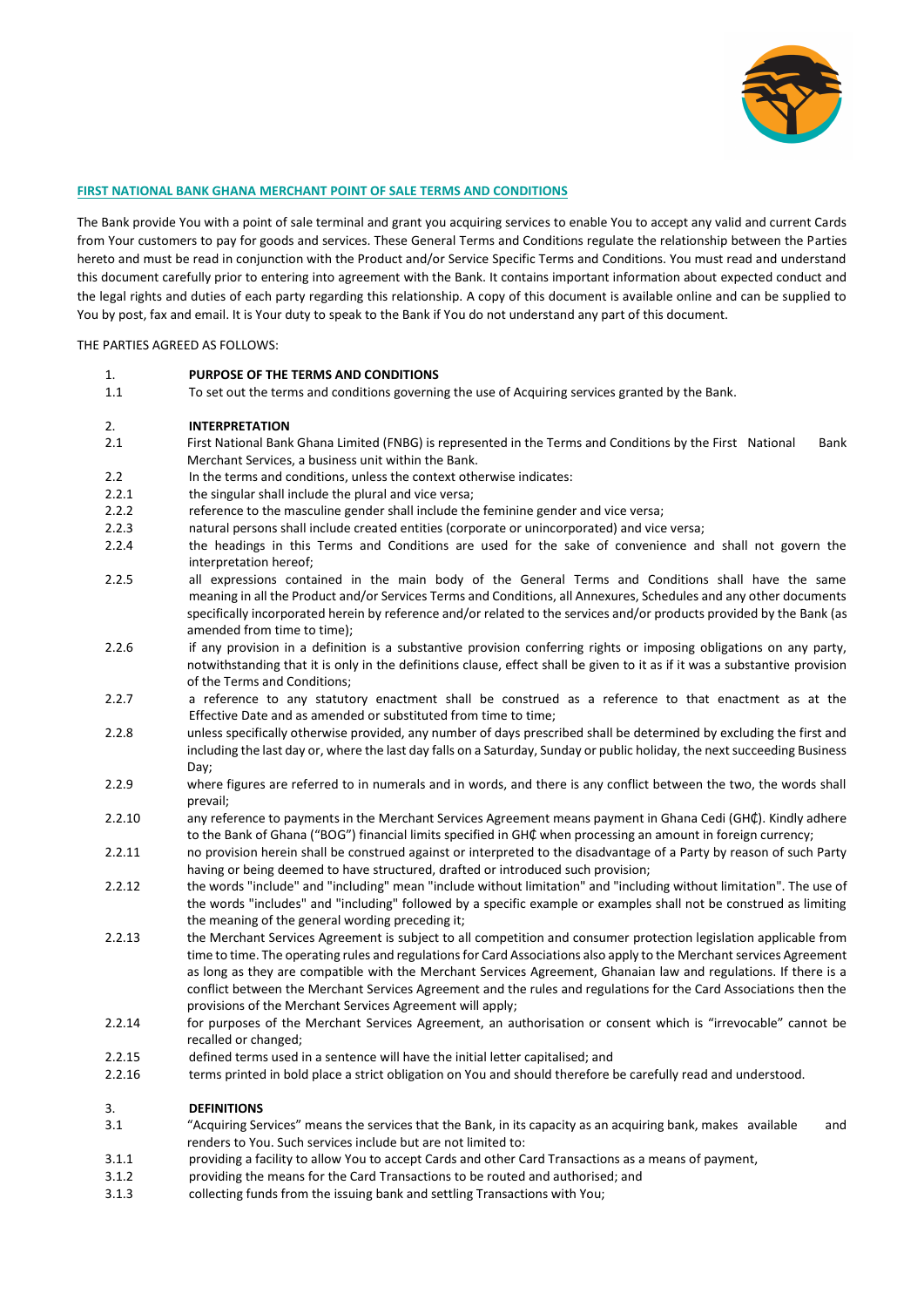

- 3.2 "Acquiring Bank" means the bank or financial institution that processes Card payments for the merchant, in this case (FNBG);
- 3.3 "Affiliate" shall mean any subsidiary or a holding company or a subsidiary of the holding company of either Party or any entity that controls, is controlled by or is under common control with either Party. For the purposes of this definition, "control" means the possession, directly or indirectly, of the power to direct or cause the direction of the management and policies of the entity through the ownership of voting securities representing 50% (fifty percent) plus one of the remaining possible votes;
- 3.4 "Aggregation" means the practice whereby a merchant acts as a payment facilitator for other merchants (submerchants), resulting in several sub-merchants sharing one common merchant facility or merchant number. The term "Aggregator" will be construed accordingly;
- 3.5 "Amex" means American Express, a charge Card company;
- 3.6 "Annexure" means any document annexed to the Merchant Services Agreement, marked "Annexure" or "Schedule";
- 3.7 "Authorise" or "Authorisation" means the process whereby You transmit a message to the Bank enquiring whether a Cardholder has sufficient funds to enter into a Transaction for the purchase of
- 3.8 goods and/or services from You. Should the Bank receive clearance from the Issuing Bank that, it is satisfied that funds are available to the Cardholder, the Bank shall in turn transmit a Message to You either "Approving" the intended Transaction or declining the Transaction. Where the Transaction is approved, "Authorisation" is said to have taken place and the Bank shall then remit the relevant funds to Your Clearing Account in the manner described in the Merchant Services Agreement. The Bank may in its discretion withhold Settlement for certain high-risk transactions;
- 3.9 "Audit" means the validation of compliance of merchant and service providers with Bank and Industry Rules and Regulations; and Regulatory requirements; PCI DSS Standards and Card Associations' data security programs;
- 3.10 "the Bank" means First National Bank Ghana Limited, a licensed Commercial bank Reg. No.CS350172014, a private limited Company incorporated in accordance with the company laws of the Republic of Ghana;
- 3.11 "the Bank's Maintenance Service Provider" means the third-party company(ies) appointed by the Bank to install the Equipment at the Premises and/or to perform the Maintenance Services on the Equipment;
- 3.12 "Budget Transaction" means a transaction where the Bank authorises the Cardholder to make a payment over an extended period;
- 3.13 "Business Day" means any day other than a Saturday, Sunday or a public holiday recognised as such under the Ghanaian Public Holidays Act;
- 3.14 "Calendar Day" means all days in a month, including weekends and holidays;
- 3.15 "Card" means any valid and current Card issued by a bank or Card Association (this does not include American Express or Diners Cards);
- 3.16 "Card Association" means a network of issuing banks and acquiring banks that process payment Cards of a specific brand i.e. UP; Visa and MasterCard etc.;
- 3.17 "Cardholder" means the person/entity who has been issued with a Card and who is liable for payments of all amounts debited to the Card;
- 3.18 "Chargeback" means the return of a Card payment instruction by the Issuing Bank as a result of a Cardholder dispute and/or Fraudulent Transaction;
- 3.19 "Cashback Transaction" means an agreement concluded between You and a Cardholder in terms of which the Cardholder withdraws cash in conjunction with a purchase, using a credit and debit Card;
- 3.20 "Chip Card" means a Card which has a chip embedded in it and which is driven by PIN;
- 3.21 "Communication" means the impart or exchange of information between the Parties;
- 3.22 "CSP" means Commerce Service Providers;
- 3.23 "CVV" means the 3 (three) digit "Card Verification Value" printed on the reverse of the Card;
- 3.24 "Data" means any data including personal data, as defined in the Data Protection Act 2012 and any other legislation related to the protection of data, supplied by the Bank or stored, collected, collated, accessed, received, recorded, modified, retrieved, altered, used or processed on behalf of the Bank;
- 3.25 "Data Compromise" means the unauthorised access, transmission and/or use of Data by a third party and/or Third-Party Service Provider and/or CSP and/or the damage, erasure, copying, disruption,
- 3.26 alteration and/or corruption of the Data in any manner;
- 3.27 "Dispatch" means the forwarding of goods and/or the delivery of services;
- 3.28 "Debit Card" means Association cards linked to accounts;
- 3.29 "Effective Date" means the date You execute the Offer and Acceptance Letter in acceptance of the Merchant Services Agreement
- 3.30 "EMV" means the standards defined by Europay, MasterCard and Visa, governing the certification, acceptance and processing of chip enabled Card Transactions;
- 3.31 "Equipment" means all point of sale devices, keypads and any other utilities or attachments, which shall be utilised to process Card Transactions from time to time;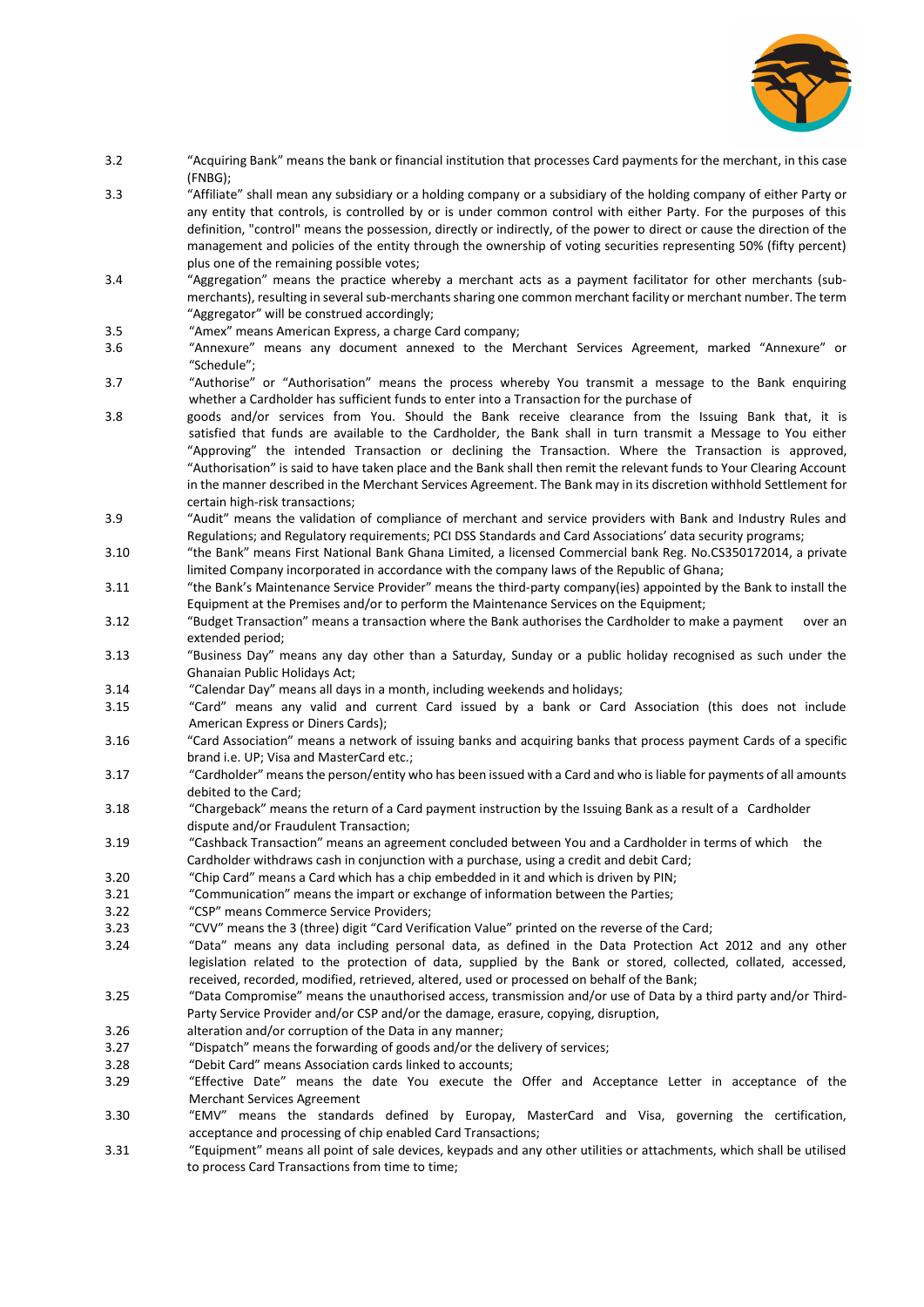

- 3.32 "Equipment Rental Amount" means the monthly rental amount payable by You to the Bank as agreed upon in the Offer and Acceptance Letter, subsequent pricing reviews communicated to you and the Schedule of Fees and/or Charges and any other Schedule and/or Annexure attached hereto;
- 3.33 "Fraudulent Transaction" means any Transaction that constitutes fraud under the law and/or common law (irrespective of whether or not the Card Transaction has been authorised or whether or not an authorisation code number has been provided to You by the Bank) and/or which arises as a result of but is not limited to:
- 3.33.1 an act and/or omission by You and/or Your employees;

3.33.2 non-compliance with the procedures set-out in the Merchant Services Agreement;

- 3.33.3 the use of a Card, which has not been issued by a bona fide Card Issuer;
- 3.33.4 the use of an invalid Card; and/or
- 3.33.5 the use of a Card by a person other than the authorised Cardholder, etc;
- 3.34 "Force Majeure" or "Act of God" means an event that directly and exclusively results from the occurrence natural causes that could not have been prevented by the exercise of foresight or caution; an inevitable accident;
- 3.35 "FST" means forecourt service terminal;
- 3.36 "General Packet Radio Service Device" or "GPRS Device" means a device authorised by the Bank which uses cellular communication infrastructure;
- 3.37 "General Terms and Conditions" means the terms and conditions governing the relationship between the Parties with relation to the Acquiring Services and products and are to be read in conjunction with the Products and/or Services Specific Terms and Conditions; Annexures; Schedules and any other documents specifically incorporated herein by reference and/or related to the services and/or products provided by the Bank;
- 3.38 "Hot Card" means a card that cannot be honoured for payment, most often because the card has been reported lost or stolen, has been cancelled by the issuer, or has been compromised in some way;
- 3.39 "Incidental Credit Agreement" means an agreement, irrespective of its form, in terms of which an account was rendered for goods or services that have been provided to the consumer, or goods or services that are to be provided to a consumer over a period of time and either or both of the following conditions apply:
- 3.39.1 a fee, charge or interest became payable when payment of an amount charged in terms of that account was not made on or before a determined period or date; or
- 3.39.2 two prices were quoted for settlement of the account, the lower price being applicable if the account is paid on or before a determined date, and the higher price being applicable due to the account not having been paid by that date;
- 3.40 "Integrated Solutions" means an integrated POS Device offering Card acceptance as part of a single, fully integrated cash register system. This system may include computer software, and computer and/or terminal components;
- 3.41 "Internet" the collection of local area networks, wide area networks and third-party networks which all use the same protocol to form a seamless, packed switched network;
- 3.42 "Inventory of POS Devices and Site Details Schedule" means a document which details all Your Stores and lists the POS Devices You have on record;
- 3.43 "ISO" means International Organisation for Standardisation;
- 3.44 "Issuing Bank" means the bank which issued the Card;
- 3.45 "Manual Transaction(s)" means a Transaction whereby the Card details are manually keyed into the Equipment, instead of the Card being swiped through or inserted (dipped) into the Equipment;
- 3.46 "MasterCard Secure Code" shall mean MasterCard's interpretation of the 3D Secure code
- 3.47 specification;
- 3.48 "Merchant Services Agreement" means the application form; recorded telephone calls (when signing up and accepting the Terms and Conditions of the Terms and Conditions via telephone); Executed Offer and Acceptance letter, General Terms and Conditions; Products and/or Services Specific Terms and Conditions; Annexures; Schedules and any other documents specifically incorporated herein by reference and/or related to
- the services and/or products provided by the Bank (as amended from time to time) and constitutes the entire agreement between the Parties; 3.49 "Merchant Settlement fee" means a percentage of the monetary value of the Transactions which is payable by You
- to the Bank as agreed upon between the Parties. The Merchant Settlement fee shall be a percentage and may be amended from time to time by written agreement between the Parties;
- 3.50 "Merchant Server" means the computer equipment and any software therein, which enables You to forward and receive Messages;
- 3.51 "Message" means an electronic communication from Your Server to the Payment Gateway or vice versa, in the format as prescribed by the Bank from time to time:
- 3.52 "MMF" means the "Minimum Merchant Fee" as agreed upon in terms of the Terms and Conditions which is payable by You to the Bank instead of the Merchant Settlement fee for any month(s) where the Merchant Commission amounts is less than the MMF;
- 3.53 "Month" also referred to as "Calendar Month" means each of the twelve named periods into which a year is divided;
- 3.54 "Network Operators" means MTN, Vodafone or any other Network Operator or Service Provider that
- 3.55 the Bank may advise You of from time to time;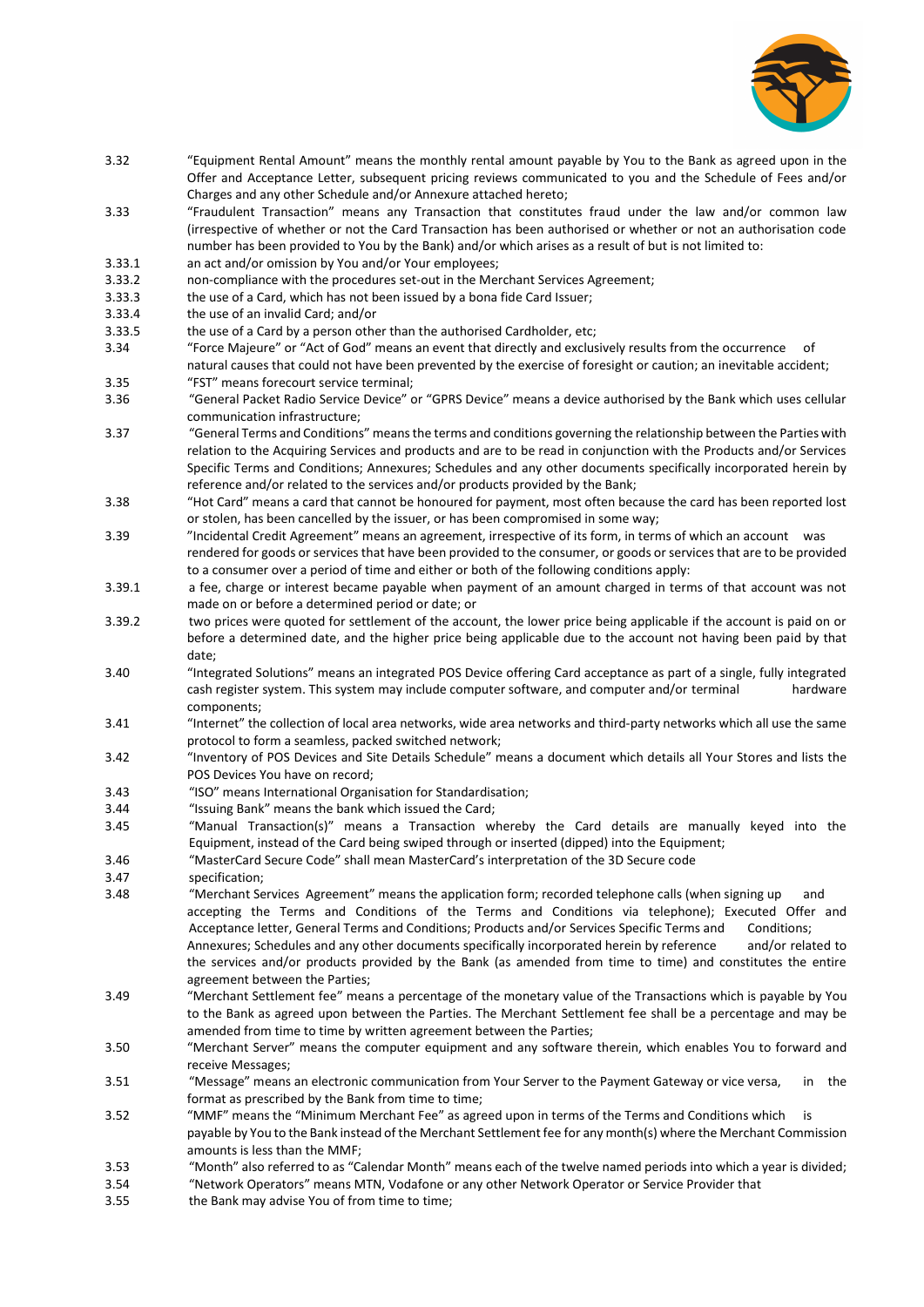

Authorised Transactions via Your POS Device and to which the Bank may debit any amounts charged back to You; 3.57 "Offer and Acceptance Letter" refers to a letter from the Bank stating agreed fees among other terms and forming part of the Merchant Services Agreement. 3.58 "PAN" means or "Primary Account Number" means the Card number printed on the front of the Card; 3.59 "Party" or "Parties" means either the Bank or You, or both, as the context indicates; 3.60 "Payment Gateway" means the coding program that transmits a Cardholder's online Card order to and from an Acquiring Bank; 3.61 "PCI" means Payment Card Industry; 3.62 "PCI DSS" mean Payment Card Industry Data Security Standard; 3.63 "PIN" means the "Personal Identification Number" for a Card; 3.64 "POS Device" means Point of Sale Device or Point of Sale Terminal; "Preventive" or "Routine Maintenance" means such maintenance as is necessary to maintain the Equipment in good working order and condition; 3.65 "Base Rate" means the interest rate published by the Bank from time to time; 3.66 "Product and/or Service Specific Terms and Conditions" means the terms and conditions governing the respective Acquiring Service and products; 3.67 "Refund" means the reversing of a Transaction that is unable to be handled as a reversal. This occurs via the Chargeback process. 3.68 "Remedial Maintenance" means the remedying, repairing and correcting of malfunctions, breakdowns and/or faults in the Equipment; 3.69 "Reversal" means the act of reversing a Transaction, immediately after the posting of the prior Transaction; 3.70 "RPI" means Recurring Payment Instruction whereby multiple Transactions are processed at predetermined intervals, not to exceed one year, between Transactions, representing an agreement between a Cardholder and You to purchase goods or services provided over a period of time; 3.71 "SLA" means Service Level Agreed on for operations; 3.72 "Stand Alone Solution" or "Stand Alone Terminal Device" means a solution whereby Stand-Alone Terminal Devices are not integrated with other systems in the merchant Card acceptance environment. It is a free-standing terminal device connected via a dedicated communications facility to the Bank; 3.73 "Stores", "Premises" or "Dealers" means the retail premises at which the Equipment is in use and/or installed as detailed in the "Inventory of POS Devices and Site Details Schedule";

3.56 "Nominated Bank Account" or "Clearing Account" means the bank account indicated on your application form or

as you may advice the Bank of formally into which the Bank shall pay (settle) all monies in respect of which

- 3.74 "Terms and Conditions" means General Terms and Conditions and Product and/or Service Specific Terms and Conditions, collectively;
- 3.75 "Third Party Maintenance Service Provider" means a third-party company appointed by the Bank to perform the installation and Routine and Remedial Maintenance Services;
- 3.76 "Third Party Service Provider" means a third-party switching service provider appointed by You to perform, amongst other things, transaction switching services and configuration management at Stores;
- 3.77 "Transaction" means any transaction in respect of which the cardholder purchases goods and/or services from You, and for which Authorisation has been obtained;
- 3.78 "Three Domain Secure" or "3D-Secure" means electronic data identifying the merchant and verifying the integrity of the Message, which certificate complies with 3D Secure, being secure authentication protocol used by Visa and MasterCard;
- 3.79 "Vulnerability Management Program" means the process of systematically and continuously finding weaknesses in an entity's payment card infrastructure system. This includes security procedures, system design, implementation, or internal controls that could be exploited to violate system security policy;
- 3.80 "Trusted Centre" means a secure environment that is procedurally used in order to protect sensitive data. In the context of the Merchant Services Agreement, the Trusted Centre is an environment where cryptographic keys are securely stored and injected into the Equipment;
- 3.81 "VAT" means value-added tax levied under the Ghanaian Value Added Tax Act.
- 3.82 "Verified by Visa" means Visa's interpretation and application of the 3D Secure code specification;
- 3.83 "Warranty" means an express confirmation on Your part that something is or will be as You have represented and/or promised the Bank or customer.
- 3.84 "Writing" means any written communication between the parties concerned and shall include but not be limited to post, e-mails, letters and fax;
- 3.85 "You" or "Your" means the merchant.

## 4. **THE MERCHANT SERVICES AGREEMENT**

#### 4.1 General

4.1.1 The application form, offer and Acceptance, recorded telephone calls, the main body of the General Terms and Conditions, the Products and/or Services Specific Terms and Conditions; all Annexures; Schedules and any other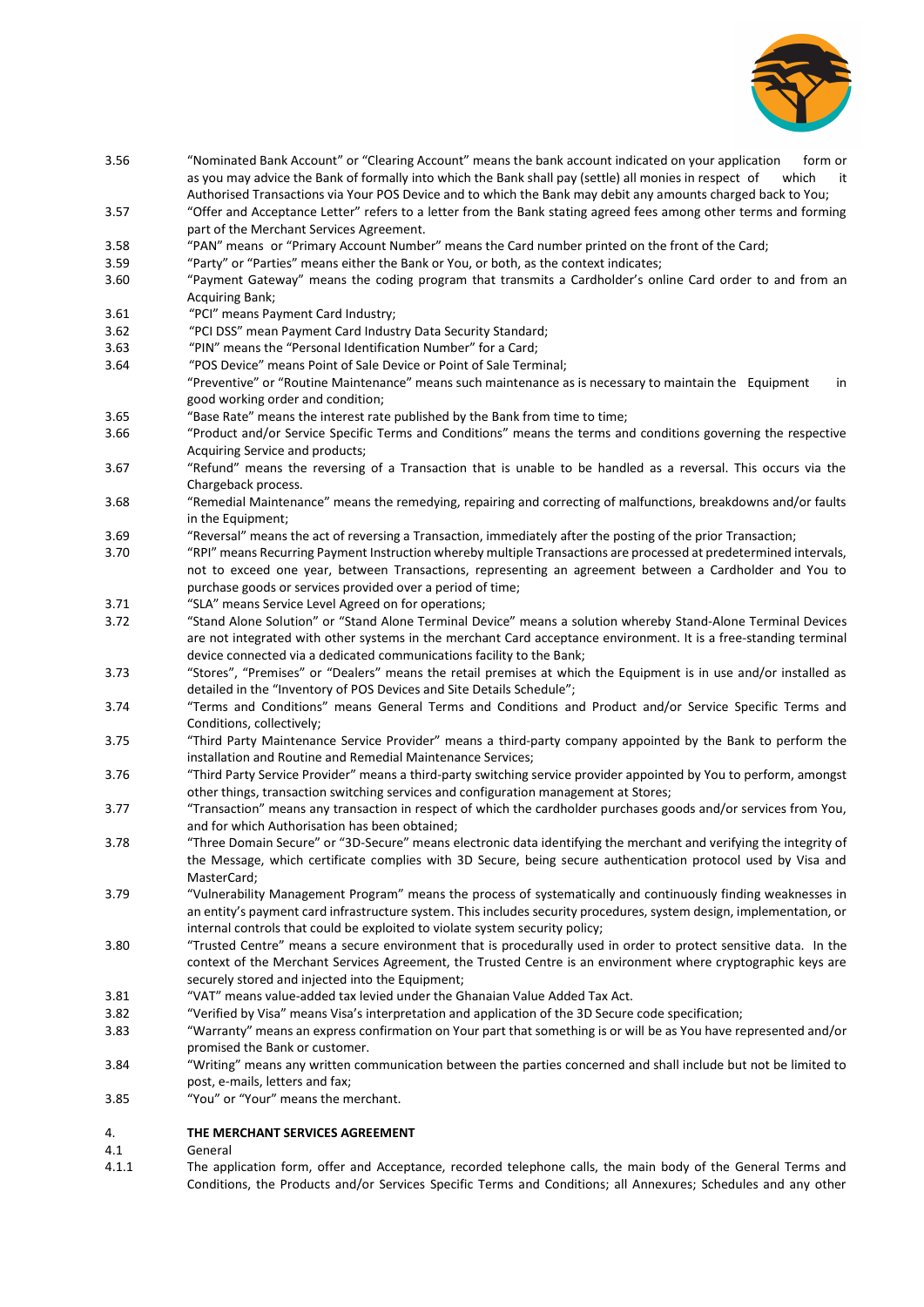

documents specifically incorporated herein by reference and/or related to the services and/or products provided by the Bank (as amended from time to time), constitute the entire **Merchant Services Agreement** between the Parties.

- 4.1.2 The Merchant Services Agreement governs the Acquiring services delivered in respect of Integrated, Standalone and Mobile POS solutions.
- 4.1.3 Product and/or Service Specific Terms and Conditions regulate the use of the Bank's Acquiring Services and products i.e.; POS Devices and Recurring Transactions etc.
- 4.1.4 Any rights and privileges specific to Your business will be set-out in separate documents (Schedules and/or SLA) and will form part of the Merchant Services Agreement. You must comply with the terms set-out in any separate Schedule and /or SLA signed.
- 4.1.5 The General Terms and Conditions, as well as Product and/or Services Terms and Conditions will be updated from time to time and will be made available on the Bank's website.
- 4.1.6 Using the Bank's Acquiring Service:
- 4.1.6.1 constitutes Your acceptance of the Terms and Conditions; and
- 4.1.6.2 serves as confirmation that the Bank has given You adequate opportunity to read and understand the entire Merchant Services Agreement.
- 4.1.7 Card Associations may amend their own Terms and Conditions in certain instances. As a result thereof, the Bank may need to amend provisions relating to the use of the Bank's products and/or services or website.
- 4.1.8 The Bank may, from time to time and at any time, revise, update, discontinue or otherwise modify, temporarily or permanently, the Acquiring Services and/or any part of Your access thereto.
- 4.1.9 The Bank will inform You of any amendments of the Terms and Conditions by means of a notice on Your monthly statement, via online messages, email, post and/or sms services etc and place the amendment on the Bank's website for access.
- 4.1.10 Notwithstanding the above, the Bank reserves the right to make any such changes to the system and/or amendment to the Terms and Conditions effective immediately if necessary to maintain the security of the system or to comply with any laws or regulations.
- 4.1.11 You may choose to accept or decline changes by terminating use of the services by giving appropriate notice.
- 4.1.12 The onus is on You to access the Bank's website to view the Terms and Conditions, as well as any amendments made thereto and to contact the Bank in the event of any queries You may have.
- 4.1.13 Where there is any conflict between the Product and/or Service Specific Terms and Conditions, Schedules, SLA and/or the General Terms and Conditions, then the provisions in the Product and/or Service Specific Terms and Conditions shall prevail. Please note that the provision of the SLA shall prevail at all times should there be a conflict between the SLA and the remainder of the Merchant Services Agreement.
- 4.1.14 The Bank reserves the right, in the Bank's sole discretion, to waive, reduce, increase or reverse charges or fees in individual situations.
- 4.1.15 No Party will have any claim or right of action arising from any undertaking, representation, or warranty not included in the Merchant Services Agreement.
- 4.1.16 While the Bank may give You extra time to comply with Your obligations or decide not to exercise some of the Bank's rights, You must not assume that this means that the Agreement with You has been changed, or that it no longer applies to You. The Bank can still insist on the strict application of any or all of its rights at a later stage.
- 4.1.17 The Bank does not lose any of the Bank's rights under the Terms and Conditions if the Bank does not immediately and in every instance insist on them. You may not raise it as a defence if the Bank has a right that the Bank did not enforce at the relevant time. For example, if the Bank allows You extra time to pay the fees You owe the Bank in one month, it does not mean the Bank has allowed You extra time to pay these fees in the next or any other month.
- 4.1.18 Failure by any Party to enforce any provision of the Terms and Conditions will not constitute a waiver of such provision or affect in any way a Party's right to require performance of such provision at any time in the future, nor will a waiver of a subsequent breach nullify effectiveness of the provision itself.
- 4.1.19 You agree that any failure by You to comply with any of Your obligations set out in this Terms and Conditions with regard to a Transaction will constitute gross negligence on Your part.
- 4.1.20 The Parties shall act as independent contractors for all purposes under the Merchant Services Agreement. Nothing contained in the Merchant Services Agreement shall be deemed to constitute either Party as an agent or representative of the other Party, or both Parties as joint ventures or partners for any purpose.
- 4.1.21 Save as expressly stated herein to the contrary, neither Party will have the authority to speak for, represent or obligate the other Party in any way without the prior written approval of the other Party.
- 4.2 Each Clause is Separate
- 4.2.1 The parties acknowledge that each clause of the Terms and Conditions is separate. If any clause of the Terms and Conditions is or becomes illegal, invalid or unenforceable for any reason, it must be treated as if it had not been included in the Merchant Services Agreement. This does not:
- 4.2.1.1 make the rest of the Merchant Services Agreement illegal, invalid or unenforceable;
- 4.2.1.2 affect the legality, validity or enforceability of any other clause or the Merchant Services Agreement as a whole.
- 4.3 Cession and Assignment
- 4.3.1 You may not without securing the prior written consent of the Bank:
- 4.3.1.1 cede any rights;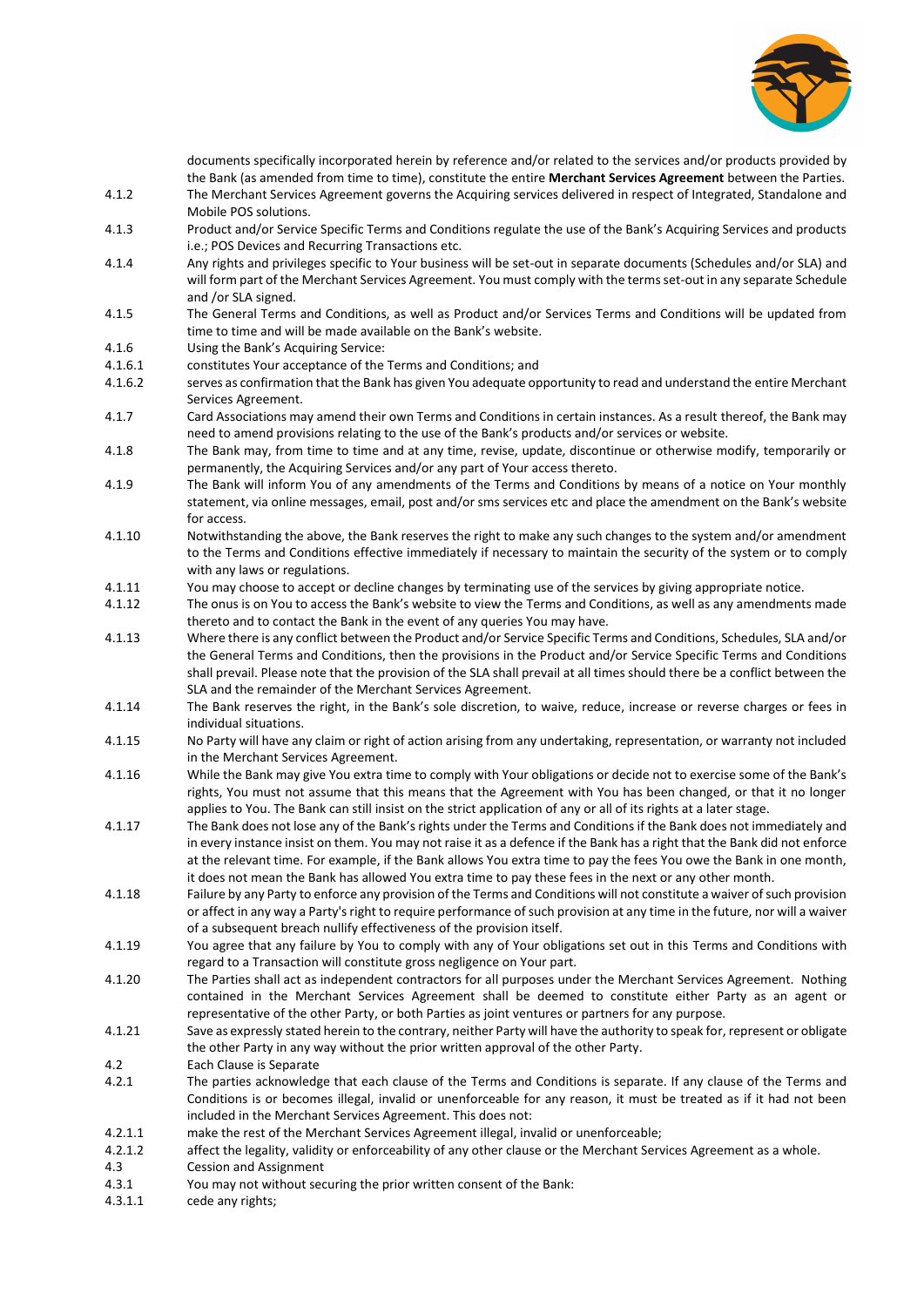

- 4.3.1.2 delegate any obligations; and/or
- 4.3.1.3 assign, transfer or make over any part of this Terms and Conditions
- 4.3.2 The Bank shall be entitled to sub-contract certain of its service obligations under the Merchant Services Agreement to third party(ies) ("Subcontractor/s") in order to fulfil certain obligations set out in the Merchant Services Agreement, and notwithstanding such sub-contracting, such Subcontractors' obligations shall remain the obligations of the Bank. 4.4 Duration
- 4.4.1 The Merchant Services Agreement will commence on the Effective Date and shall endure indefinitely thereafter, and until terminated by either Party in writing as provided for herein and/or as provided for in the SLA, by providing no less than 1 (one) months' written notice to the other Party.

## **5. YOUR OBLIGATIONS**

- 5.1 You shall, throughout the duration of the Merchant Services Agreement:
- 5.1.1 not conduct unlawful/fraudulent business activities;
- 5.1.2 ensure that there is due compliance with all the terms of the Merchant Services Agreement;
- 5.1.3 honour each Card that is presented by the rightful Cardholder to You in payment for goods and/ services;
- 5.1.4 ensure that you take due care in accepting Cards to ensure that no Fraudulent Cards are accepted (as per the Card Association guidelines amended from time to time on Visa.com and MasterCard.com);
- 5.1.5 ensure that Authorisation is obtained from the Bank in respect of all Transactions undertaken by You in accordance with the Merchant Services Agreement;
- 5.1.6 supply the goods and/ services at a price not exceeding Your normal cash price in respect thereof;
- 5.1.7 not discriminate against any Cardholder by adding any surcharge (i.e. an extra amount or percentage to the original price of goods and services);
- 5.1.8 not discriminate against any Cardholder by setting a minimum or maximum Transaction amount as a condition of honouring a Card;
- 5.1.9 ensure that all Transactions are authorised in the manner provided for in the Merchant Services Agreement;
- 5.1.10 accept full responsibility for Your, as well the actions of Your employees/agents at all times;
- 5.1.11 accept full responsibility for, and indemnify and hold the Bank harmless against, any fines or penalties imposed upon the Bank and/or You arising out of Your conduct and operation of Equipment which does not comply with Bank, Card Association and/or Industry requirements;
- 5.1.12 allow the Bank such access to the Equipment and/or the Stores and provide reasonable and necessary support as may be necessary for the Bank to carry out the Bank's obligations under the Merchant services Agreement;
- 5.1.13 not allow a person not authorised by the bank to attempt to repair or the service the POS but immediately inform the bank of any fault on the POS that requires attention. It will be the duty of the bank to have the POS repaired;
- 5.1.14 will cover the cost incurred by the Bank to replace equipment which has been lost by the Merchant, or damaged by negligence of the Merchant, the employees of the Merchant or the agents of the Merchant:
- 5.1.15 not use the Bank's branded paper roll in non-First National Bank Ghana devices or use other branded paper rolls in the bank's device. The Bank will provide you with branded paper roll and it is your duty to make a request for new stock when needed.
- 5.1.16 provide 14 (fourteen) Business Day's prior written notification to the Bank of any changes in Your network of Stores that may impact on the availability and provision of the Acquiring Services by the Bank;
- 5.1.17 promptly inform the Bank in writing of any changes in Your Banking details;
- 5.1.18 promptly inform the Bank in writing and in advance if, for whatever reason:
- 5.1.18.1 the owners of Your business (indicated on the application form) change;
- 5.1.18.2 the classification of Your business changes; and/or
- 5.1.18.3 there is any other material change in the nature of Your business;
- 5.1.18.4 provide the Bank with any information and/or documentation the Bank may require from time to time under the Merchant services Agreement;
- 5.1.18.5 implement fraud prevention measures to ensure the prevention of Fraudulent Transactions;
- 5.1.19 notify the Bank if You are placed into liquidation, sequestration or business rescue;
- 5.1.20 ensure that you comply with the Industry requirements as set-out hereunder as well as in the Product and Service Specific terms and Conditions; and
- 5.1.21 comply with the requirements for Manual Transactions, Fraudulent Transactions; Chargebacks and copy requirements as set out hereunder as well as in the Product and Service Specific Terms and Conditions.

## **5.2 UP Authorisation**

- 5.2.1 Only PIN validated Cards may be accepted.
- 5.2.2 The acceptance of UP Cards is restricted to standalone solutions.
- 5.2.3 Where You are unable to obtain authorisation for UP Card Transactions as a result of a POS Device failure, decline message or any other reason, You may not obtain voice authorisation to process the Transaction.

## **6. PCI DSS**

It is important that You familiarise Yourself with and comply with the requirements set out herein.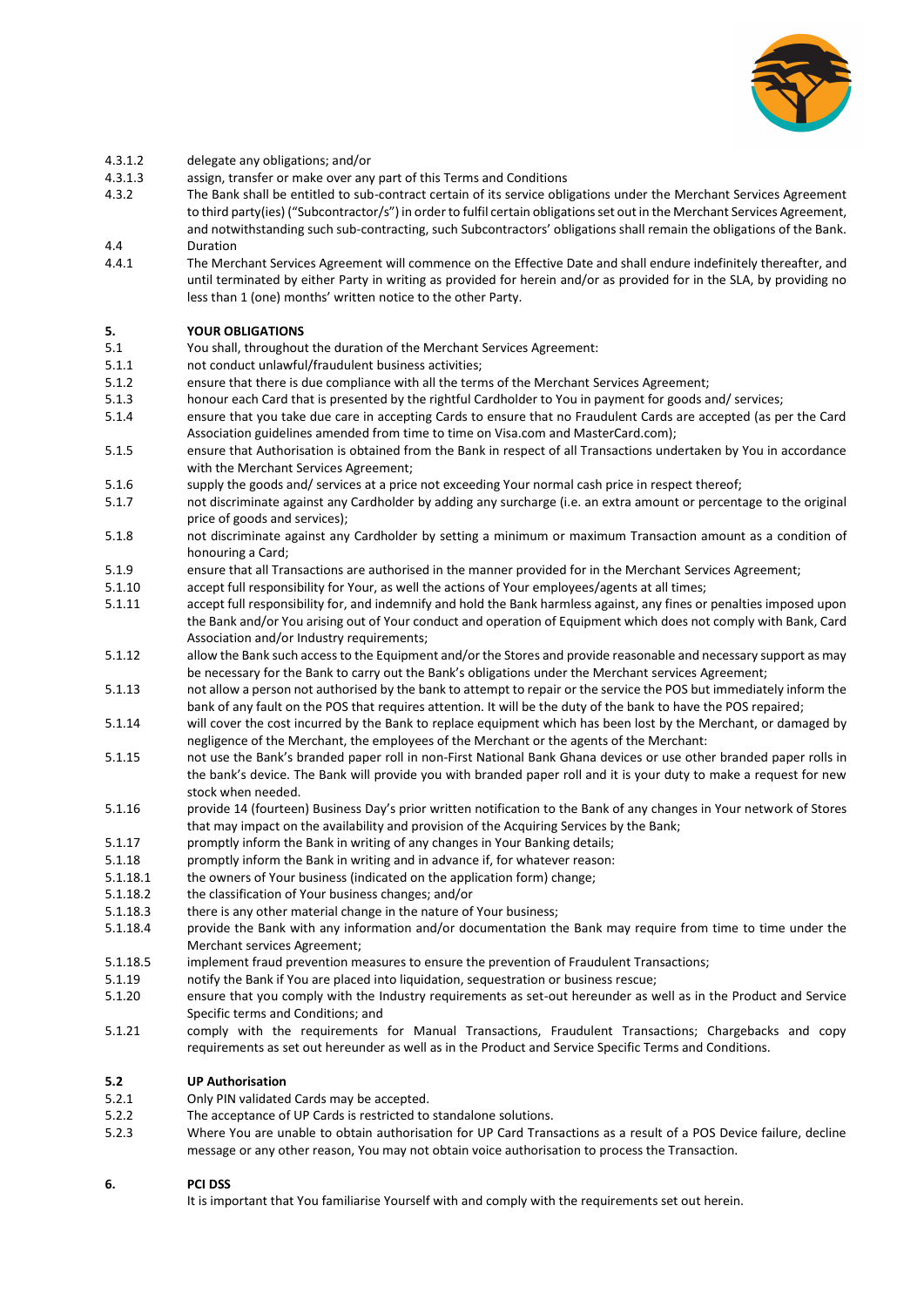

# **6.1 PCI DSS Certification**

- 6.1.1 PCI DSS provides a baseline of technical and operational requirements that are designed to protect Customer data. PCI DSS applies to all entities involved in payment processing, including Merchants, processors, Acquiring Banks, Issuing Banks, Third Party Service Providers, as well as all other entities that store, process or transmit Customer Data and information. PCI DSS may be enhanced from time to time by additional controls and practices to further mitigate risks. A brief overview of the PCI requirements is set out below. By using the Acquiring Services and products You confirm and agree that You will ensure that:
- 6.1.2 The requirements for PCI DSS compliance vary depending on the number of Transactions You process in a year. Please see below a breakdown of Merchant levels and validation requirements:

| Level          | <b>Merchant Criteria</b>                                                                                                                                                                                                                     | <b>Validation Requirements</b>                                                                                   |  |
|----------------|----------------------------------------------------------------------------------------------------------------------------------------------------------------------------------------------------------------------------------------------|------------------------------------------------------------------------------------------------------------------|--|
| 1              | All channels - Merchants processing over<br>million)<br>6,000,000<br>(six<br>Transactions<br>annually or a global Merchant identified as<br>Level 1                                                                                          | $\blacksquare$ ROC by a QSA<br>" Quarterly network scan by ASV<br>■ Attestation of Compliance Form               |  |
| $\overline{2}$ | channels - Merchants<br>All<br>processing<br>1,000,000 (one million) to 6 000 000 (six<br>million) Transactions annually                                                                                                                     | ■ Annual SAQ<br>" Quarterly network scan by ASV<br>■ Attestation of Compliance Form                              |  |
| 3              | eCommerce - Merchants process- ing<br>20 000 (twenty thousand) to 1 000 000 (one<br>million) eCommerce Transactions annually                                                                                                                 | ■ Annual SAQ<br>" Quarterly network scan by ASV<br>■ Attestation of Compliance Form                              |  |
| 4              | eCommerce - Merchants process- ing less<br>than<br>20 000<br>thou-sand)<br>twenty)<br>eCommerce Transactions annually<br>All channels (excluding eCommerce) -<br>Merchants process- ing up to 1000000<br>(one million) Transactions annually | Adherence and compliance with<br>the<br>Validation Requirements set out below<br>" Quarterly network scan by ASV |  |

- 6.1.3 In order to meet the validation requirements, the Merchant shall refer to the PCI Security Standards website. It is the Merchant's obligation to ensure compliance with the PCI Rules and the Merchant shall (including but not limited to):
- 6.1.3.1 build and maintain a secure network in accordance with PCI Rules;
- 6.1.3.2 maintain a Vulnerability Management Program;
- 6.1.3.3 implement strong access control measures in accordance with PCI Rules;
- 6.1.3.4 regularly monitor and test networks; and
- 6.1.3.5 maintain an information security policy.
- 6.1.3.6 all Your employees are appropriately trained to process Transactions securely and that You will ask the Bank to conduct training for You and Your employees on PCI DSS as and when required;
- 6.1.3.7 Customer Data (expiry date, PIN Number, Track 2, 3-digit CVV) is destroyed after every Transaction and not stored electronically otherwise;
- 6.1.3.8 the Card number is masked on the Customer receipt. The minimum requirements for masking are that the first 6 and last 4 digits be displayed, and the middle digits be masked. The Bank will ensure that the PAN is masked on all Stand-Alone Devices.

## **You should notify the Bank immediately when You notice that the PAN is not masked;**

- 6.1.3.9 all paper-based documentation containing full, unmasked Card numbers shall be marked confidential, stored securely and destroyed in accordance with the PCI DSS requirements;
- 6.1.3.10 Your authorised employees and Third-Party Service Providers do not have access to the supervisor cards or supervisor PIN other than for the purpose of processing Transactions;
- 6.1.3.11 You monitor the compliance status of Your Third Party Service Providers with which You share Customer Data and information and You must maintain Written agreements with all Third Party Service Providers whereby they acknowledge their responsibility for Data in their possession;
- 6.1.4 PCI DSS Validation Requirements: Levels 1-3
- 6.1.4.1 **In addition to the information set-out herein, You must adhere to the requirements set-out on the PCI Security Standards Council's website.**
- 6.1.4.2 **You obtain and keep a current and valid PCI DSS certificate in accordance with the applicable PCI standards in**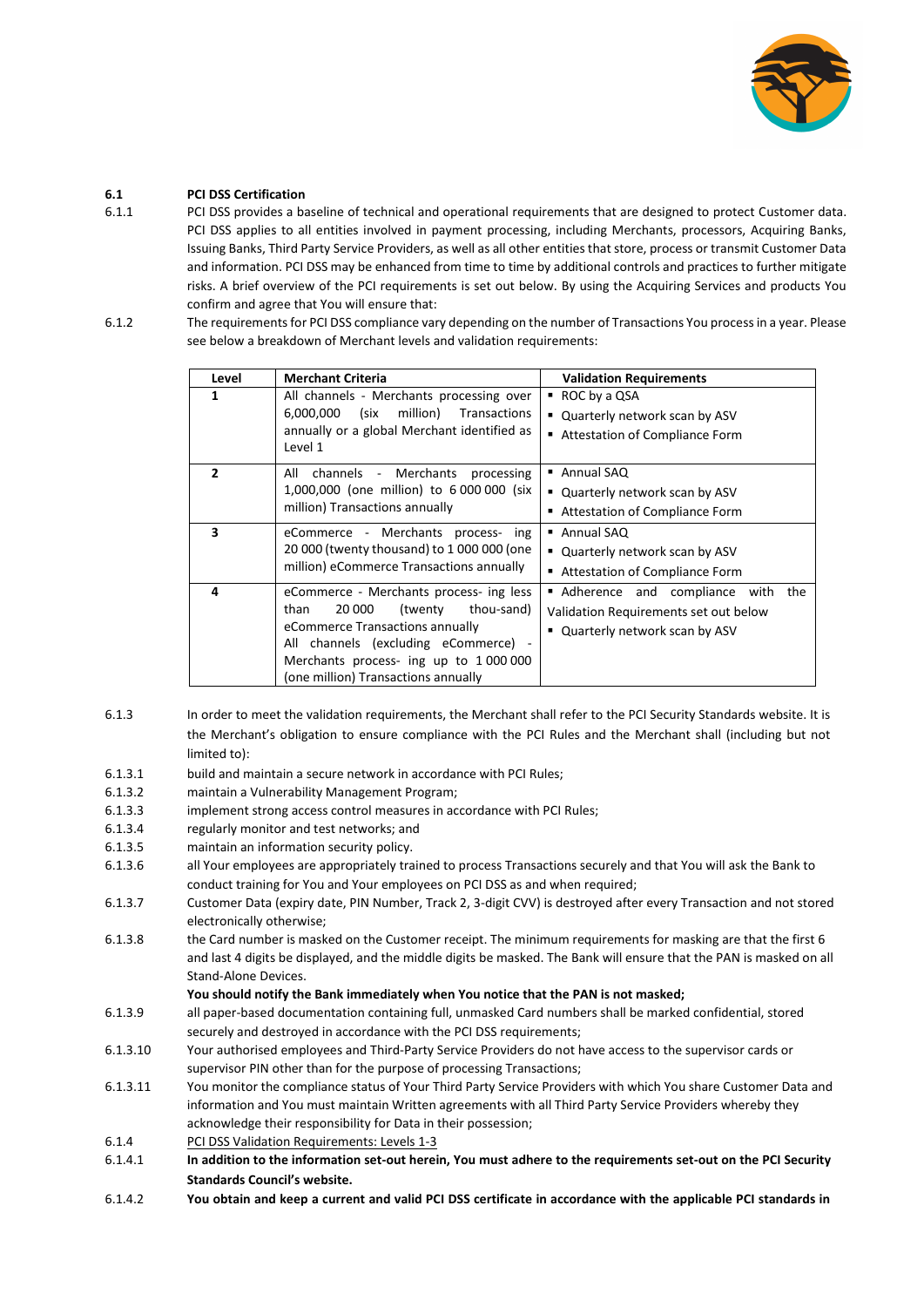

**effect at the time and comply with all the requirements set out by the PCI DSS.** You must provide a copy of such certificate to the Bank within the period specified by the Bank, alternatively You must furnish the Bank with written proof of Your application for such certificate. The Bank will determine whether such proof is adequate in the Bank's sole discretion.

- 6.1.4.3 You furnish the Bank annually and as requested from time to time, with proof of Your PCI DSS compliance certificate and any data records pertaining to the implementation and monitoring of PCI DSS compliance, including but not limited to any Data and information related to a potential or actual occurrence of a Data Compromise;
- 6.1.5 PCI DSS Validation Requirements: Level 4
- 6.1.5.1 By entering into a Merchant Agreement with the Bank, You are automatically enrolled into the PCI DSS Program in terms of which the Bank will provide you with continuous awareness training on PCI level 4 validation requirements. Kindly ensure that the requirements are implemented within your business and that You instil a culture of a secure environment when processing Payment Instruments.
- 6.1.6 Requirements for storing card data

|                      | Data Element              | <b>Secure</b><br><b>Storage</b><br>permitted | Storage of data                                                                                       |
|----------------------|---------------------------|----------------------------------------------|-------------------------------------------------------------------------------------------------------|
| <b>Customer Data</b> | <b>PAN</b>                | Yes                                          | If PAN is stored with other<br>elements of Customer Data,<br>please ensure that the PAN is<br>masked. |
|                      | Customer name             | Yes                                          |                                                                                                       |
|                      | Service code              | Yes                                          |                                                                                                       |
|                      | <b>Expiration date</b>    | Yes                                          |                                                                                                       |
| <b>Sensitive</b>     | Full magnetic stripe data | No                                           | Sensitive authentication Data<br>may not be stored.                                                   |
| authentication       | CAV2/CVC2/CVV2/CID        | No                                           |                                                                                                       |
| Data                 | PIN                       | No                                           |                                                                                                       |

6.2 Failure by You to comply with the above may, without prejudice to the Bank's rights hereunder or in law, result in:

6.2.1 the Bank suspending the Acquiring Services pending receipt of Your PCI DSS certificate;

- 6.2.2 he Bank terminating the Merchant Agreement forthwith;
- 6.2.3 You bearing liability for your PCI obligations and compliance as set out in the Rules; and
- 6.2.4 Your Nominated Bank Account being debited or set-off or net-settlement being applied in respect of all Losses and penalties incurred by the Bank as a result of Your non-compliance.
- 6.3 It is Your responsibility to ensure that You remain PCI DSS compliant at all times.
- 6.4 **The costs of becoming and remaining PCI compliant shall be borne by You.**
- 6.5 Please contact the Merchant Services National Call Centre for further details regarding to Your PCI status.

## 7. **INDUSTRY COMPLIANCE**

- 7.1 It is important that You familiarise Yourself with the requirements set-out in:
- 7.1.1 Annexures; and
- 7.1.2 Schedules.
- 7.2 You must comply with the applicable Payment Association in Ghana, with respect to MasterCard, Visa, Union Pay Rules, Bank and Industry requirements.
- 7.3 You and/or the Third-Party Service Provider must adhere to the Bank's Data Protection Practises regardless of the number of acquiring relationships You may have entered into;
- 7.4 It is Your responsibility to ensure that You are compliant with any industry rules, regulations and/or related legislation, best practice guidelines, and the terms of the Merchant Services Agreement;
- 7.5 If You are not compliant with any industry rules, regulations and/or related legislation, best practice guidelines, and/or the terms of the Merchant Services Agreement, the Bank can immediately cancel the Merchant Services Agreement and Your Acquiring Services and You will be liable for all fines imposed and penalties, fraudulent transactions and losses incurred as a result thereof. Any such fines; penalties; losses and/or instances of fraud will be levied against Your account.

## 8. **TRANSACTIONS**

- 8.1 Fraudulent Transactions
- 8.1.1 It is Your responsibility to arrange with the Bank to provide You and Your employees with fraud training.
- 8.1.2 The onus rests on You to ensure that You are adequately protected against Fraudulent activities.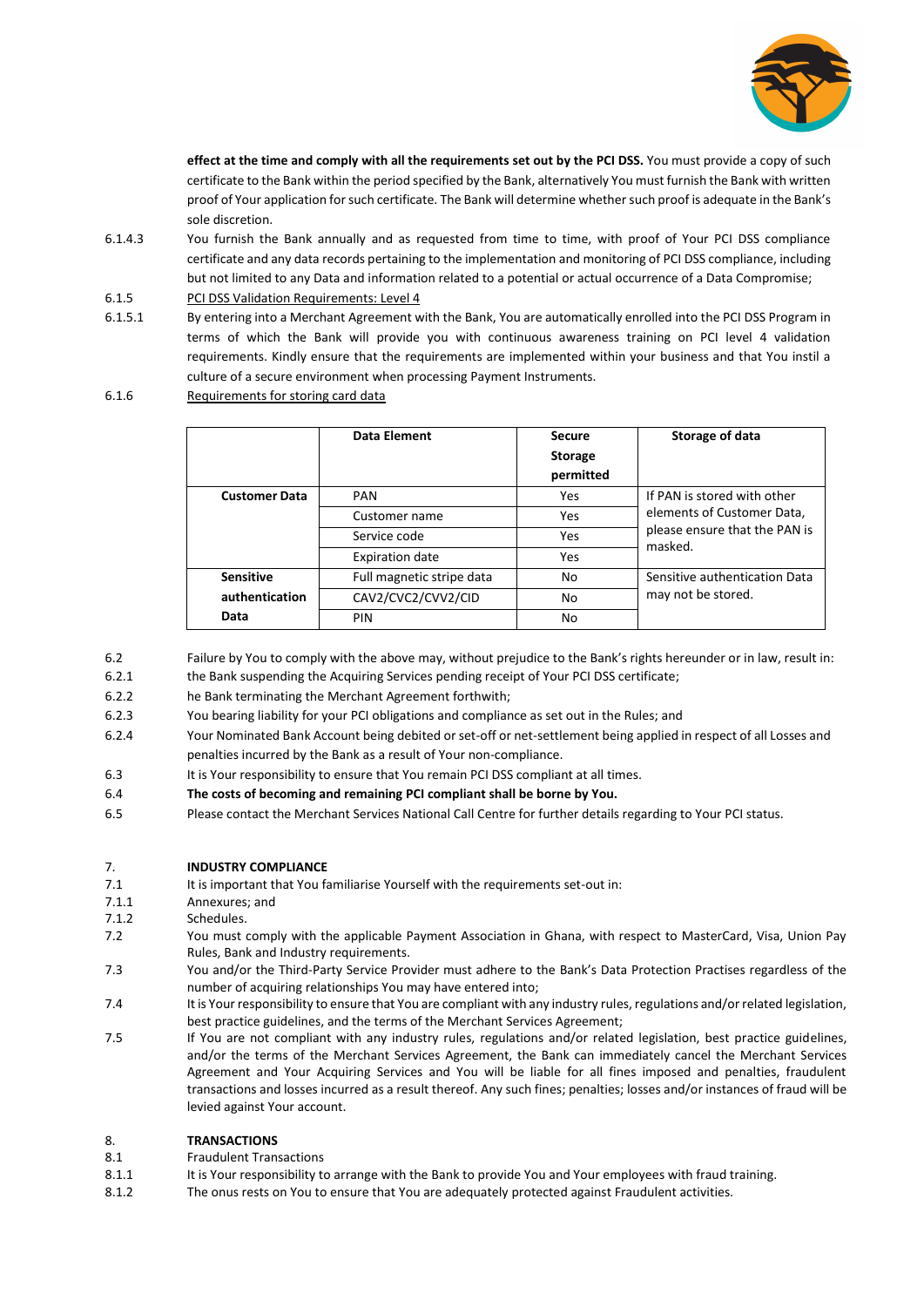

- 8.1.3 You must not honour Transactions and/or accept Cards that You know, should have known or suspect are Fraudulent or unauthorised by the Cardholder.
- 8.1.4 If a Fraudulent Transaction occurs, the Bank is entitled to terminate this Agreement immediately on notice to You.
- 8.1.5 You have a duty to prevent all Fraudulent Transactions.
- 8.1.6 Obtaining voice Authorisation from the Bank and/or receiving an Authorisation code from the Bank does not exempt You from Your duty to prevent Fraudulent Transactions.
- 8.1.7 If a Fraudulent Transaction occurs and/or the Transaction is for any reason invalid, erroneous or illegal, the Bank may charge the value of the Fraudulent transaction to You and You will carry the financial loss of the Chargeback. 8.2 Chargebacks
- 8.2.1 Transactions may be reversed through a process called Chargeback if:
- 8.2.1.1 such Transaction is subject to a dispute (if the goods and/or services are not supplied and/or fail to meet the required standard);
- 8.2.1.2 such Transaction was not Authorised;
- 8.2.1.3 such Transaction is a Fraudulent Transaction, invalid, erroneous and/or illegal;
- 8.2.1.4 such Transaction is not in accordance with the provisions of the Merchant Services Agreement;
- 8.2.1.5 for any other reason as specified by the applicable Card Association and industry requirements; and/or
- 8.2.1.6 a Cardholder dispute arises because of something You did and/or something You failed to do.
- 8.2.2 If a Chargeback is received, a Fraudulent Transaction and/or a suspected Fraudulent Transaction occurs and/or if the Transaction is for any reason invalid, erroneous or illegal, the Bank is irrevocably authorised to:
- 8.2.2.1 charge the value of the Transaction back to You and You will carry the value of the Chargeback (actual loss);
- 8.2.2.2 recover from You: any Chargebacks; losses; claims; damages; associated fees; fines and penalties the Bank incurred or suffered at any time, as a result of or in connection with any Fraudulent Transaction posted by You; invalid; erroneous or illegal Transactions etc . The Bank is hereby indemnified by You in respect of all losses, costs, penalties, payments, claims or any liability whatsoever arising from any dispute, claim or defence raised against the Bank where such dispute, claim or defence is a direct or indirect result of any act or omission on Your part;
- 8.2.2.3 debit Your Nominated Bank Account, notwithstanding that such account may be held at another branch , at any time with the value of all the: Chargebacks; Fraudulent Transactions posted by You; losses, claims, damages and associated fees, fines and penalties;
- 8.2.2.4 deduct the amount of the Chargebacks; Fraudulent Transactions posted by You; losses, claims and/or damage that the Bank incurred or suffered; and associated fees, fines and penalties, from any settlement proceeds due to You; any reserve the Bank may hold; and/or Your settlement account;
- 8.2.2.5 place a hold on Your account and/or pledge an amount equal to an estimate of any potential losses that the Bank may incur as a result of future Chargebacks. The Bank's right to apply Chargebacks is not restricted by the release of the hold referred to in this clause;
- 8.2.2.6 suspend the service, terminate the Merchant Services Agreement, and/or both, immediately without notice and without prejudice to any other rights in law.
- 8.2.3 The Bank will alone handle all disputes raised by Cardholders and You will provide the Bank with any assistance the Bank requires. You are bound by any settlements negotiated between the Bank and the Cardholder and any defences that the Bank may raise against the Cardholder.
- 8.2.4 The Bank is allowed to treat a Transaction as valid even if You did not comply with Your obligations for that Transaction. If the Bank treats the Transaction as valid, You still have a duty to comply with Your obligations for future Transactions.
- 8.2.5 There is no time limit during which Chargebacks can occur and/or during which Cardholder disputes must be raised.
- 8.2.6 Further details on Chargebacks and Fraudulent Transactions are provided in the Product and/or Service specific Terms and Conditions.
- 8.3 Copy request
- 8.3.1 You have 7 (seven) Business Days in which to respond to a copy request for a defined sales voucher.
- 8.3.2 Should the Bank not receive the requested documentation, a second request will be sent to You and You will be granted 3 (three) Business Days to respond to the request.
- 8.3.3 The Bank is irrevocably authorised by You to debit Your Nominated Bank Account, the total value of sales vouchers, alternatively batches of POS Transactions lost as a consequence of Your failure to provide Your copies within ten (10) Business Days of being requested to do so by the Bank.
- 8.3.4 The contact details on the application form or subsequent written notice of change of contact details will be used when sending the copy request. It is therefore important to ensure that the Bank has the most up to date contact details, as the Bank will carry no responsibility in the event that You do not receive the copy request due to outdated contact details.
- 8.3.5 Please retain confirmation that You have provided the Bank with the requested copies.

# 9. **PRICING**

9.1 The fees and charges payable by You to the Bank in respect of the Acquiring Services are set out in the Offer and Acceptance letter and/or in the schedule of fees and charges.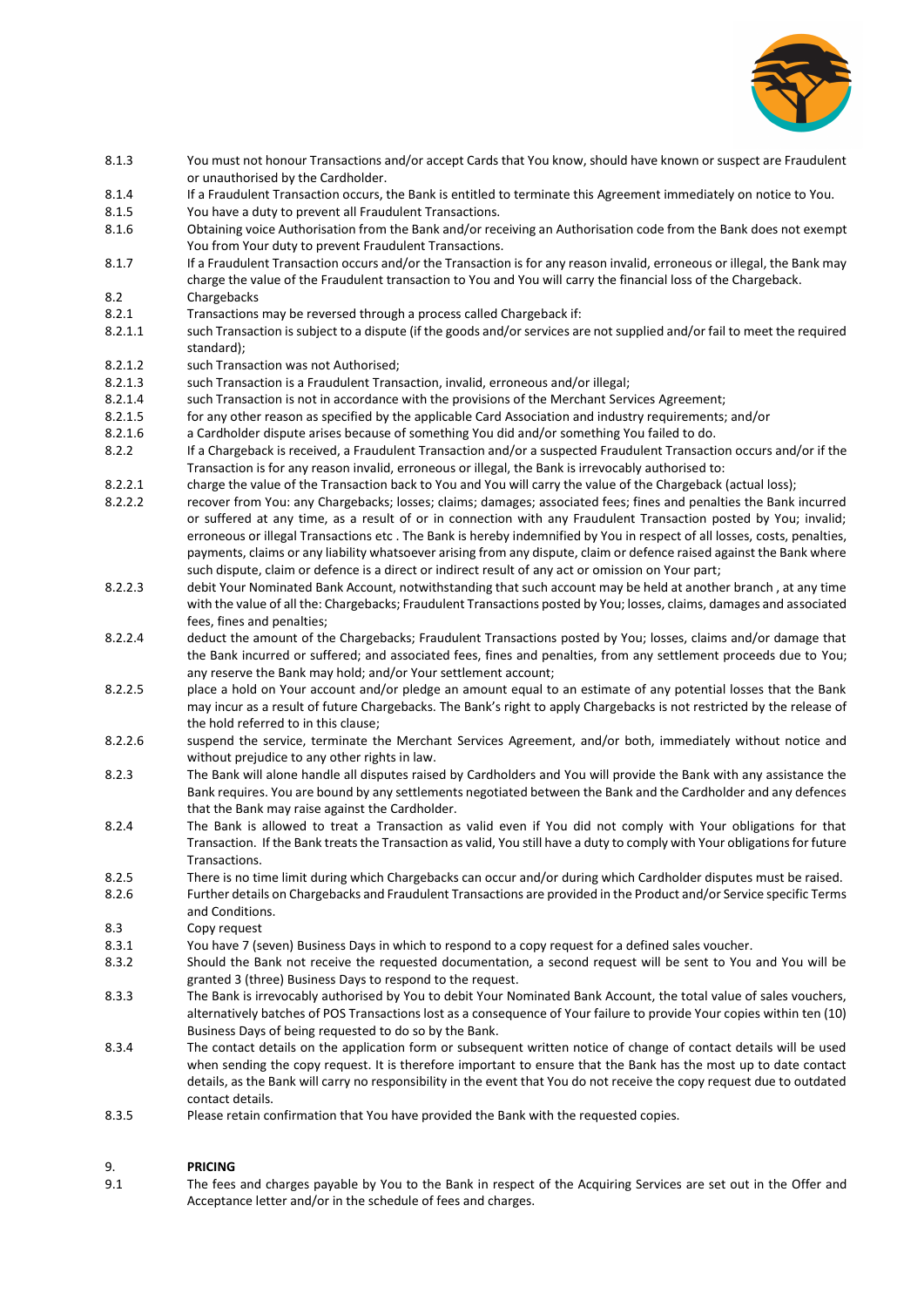

- 9.2 The amounts quoted in terms of the pricing are subject to quarterly pricing reviews.
- 9.3 In the event that a change in the scope and/or pricing of the Acquiring Services is required during the term of the Merchant services Agreement, an appropriate adjustment to the fees and charges will be made in writing and communicated to You by means of monthly statement messages, via online messages, email, website, post and/or sms services. The Bank may at any time amend or introduce new fees for the use of the products and/or services on reasonable notice.
- 9.4 The latest version of this Schedule of Fees and Charges/ or the last fees communicated to you shall apply at all times.

#### 10. **STATEMENTS OF ACCOUNT**

- 10.1 The Bank will provide You with a monthly breakdown of the amount You owe the Bank. The breakdown will be provided in the form of a monthly statement.
- 10.2 The statement will be sent by email to the contact details on the Application form or to the contact details contained in a subsequent notice of change of contact details. It is therefore important to ensure that the Bank has the most up to date contact details on record, as the Bank will carry no responsibility in the event that You do not receive Your statements due to outdated contact details.
- 10.3 Your monthly statement constitutes a demand by the Bank for payment and settlement.
- 10.4 Payment and settlement will be made by a direct debit generated to Your Nominated Bank Account. The funds in your Nominated Bank Account must be equal or in excess of the amount you owe the Bank.
- 10.5 It is incumbent on You to verify the information contained in the statement.
- 10.6 You must raise any query regarding the correctness of the monthly statement, including but not limited to any debit and/or credit entry to Your Nominated Bank Account or any amounts invoiced to You, within 30 (thirty) Calendar Days of the date of receipt of statement, failing which the Bank will assume that all the entries on the monthly statement are correct and that the amount so debited and/or credited to Your Nominated Bank Account or invoiced to You (as the case may be) is correct.
- 10.7 The merchant commission will be payable on the gross amount, except if otherwise agreed to in writing by the Parties. Gross amount refers to the total of all purchases, before the deduction of refunds, chargebacks and credits.
- 10.8 You may not deduct or set off any amount You owe to the Bank.
- 10.9 A certificate of balance signed by or issued by an authorised employee of the Bank (whose appointment or authority it shall not be necessary to prove) will constitute prima facie evidence of the outstanding balance, interest and/or any other amounts in respect of the Merchant Services Agreement.
- 10.10 Email Statements
- 10.10.1 The statement will be sent to You in a PDF format. Your statement is encrypted in order to comply with Bank security requirements that statements sent electronically should be tamperproof. In order to open Your statement, You will need the latest version of Adobe Reader software installed on Your computer.

#### 11. **DEBITING YOUR BANK ACCOUNT**

- 11.1 This clause is to be read in conjunction with the Product and/or Services Specific Terms and Conditions and Schedule of Fees and Charges/offer and acceptance letter and application form.
- 11.2 The Bank is irrevocably authorised by You to debit Your Nominated Bank Account,
- 11.2.1 fees and charges set-out in the Schedule of Fees and Charges/offer and acceptance letter;
- 11.2.2 the amount reflected on Your monthly statement;<br>11.2.3 any refunds which are due to Cardholders:
- any refunds which are due to Cardholders;
- 11.2.4 any amounts which the Bank has overpaid to You or paid in error;
- 11.2.5 an administration fee for each debit returned by the Bank;
- 11.2.6 any legal fees associated with the recovery of any and all sums from You;
- 11.2.7 any amounts which You owe to the Bank from any payments which the Bank makes to You;
- 11.2.8 interest on outstanding amounts will be. calculated from the date on which You should have paid to the Bank to the date on which You actually pay the Bank the overdue amount;
- 11.2.9 the value of Card Transactions arising out of disputes raised by the Cardholders with the Bank, Chargebacks received, Fraudulent Transactions, suspected Fraudulent Transaction and/or if the transaction/sales voucher is for any reason invalid, erroneous or illegal;
- 11.2.10 fees and penalties charged by Visa and MasterCard for excessive Chargebacks or for other disputes which involve You;
- 11.2.11 fees and costs involved in the investigation of any default or potential default under the Merchant Services Agreement;
- 11.2.12 costs, fees and expenses (including legal fees on the attorney and own client scale and other out-of-pocket expenses which the Bank incurs in connection with maintaining and enforcing the Bank's rights under the Merchant Services Agreement;
- 11.3 You will pay all debits upon presentation. A failure by You to do so shall constitute a breach of the Terms and Conditions and such debits shall be immediately due and payable by You and the Bank shall be entitled, in its sole discretion, to terminate the Merchant Services Agreement forthwith.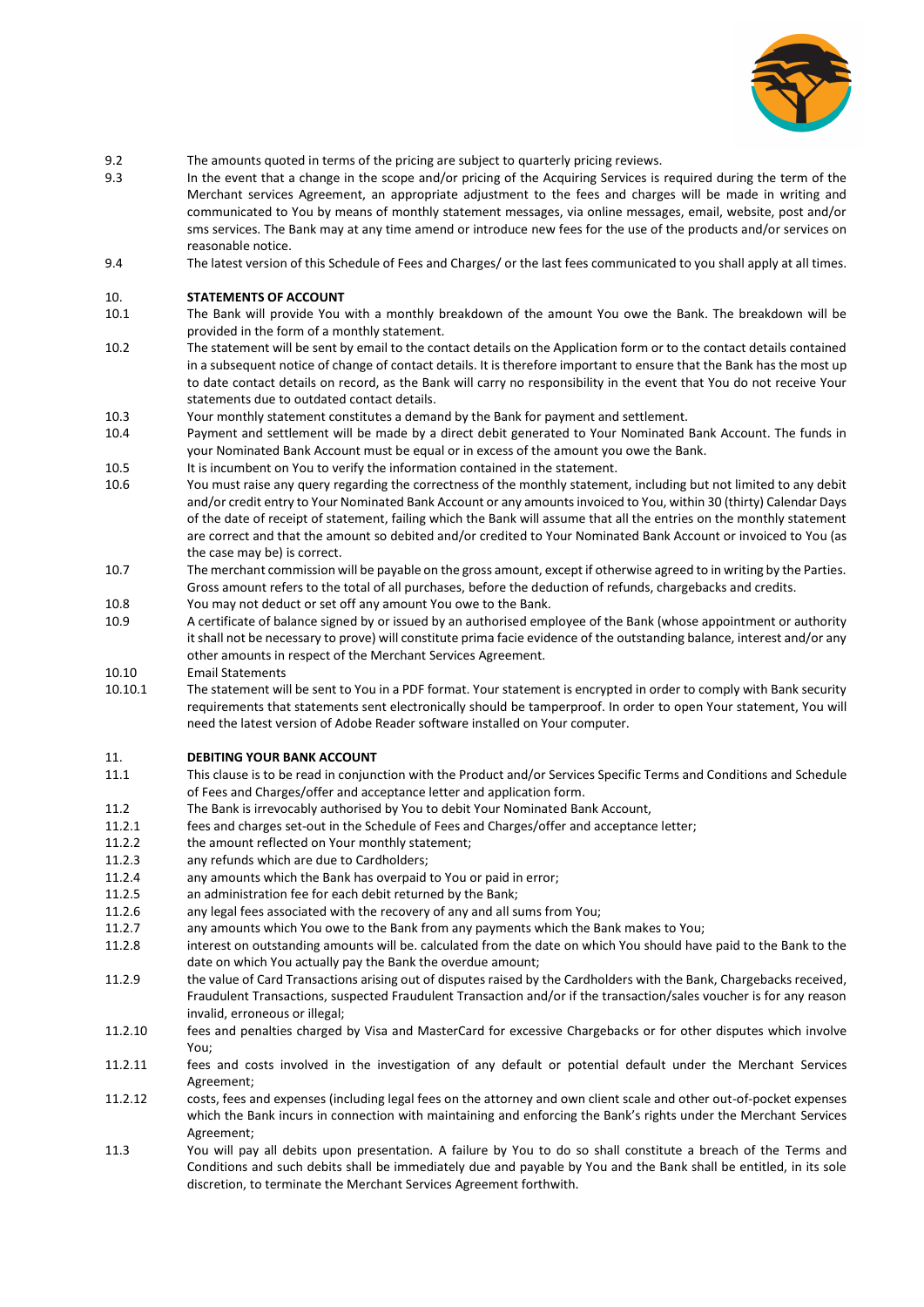

- 11.4 The Bank has the right, to do any one or both of the following, if necessary; where the law compels the Bank; where You are in default of the Merchant Services Agreement; in the case of Fraudulent Transactions; suspected Fraudulent Transaction and/or invalid erroneous or illegal sales vouchers and/or Transactions:
- 11.4.1 immediately place any of Your funds (credits) on hold pending a discussion with You about any amount You owe the Bank. The Bank can place a hold on Your bank account at any time before the Bank debits Your bank account with the amounts that the Bank is entitled to recover from You under the Merchant Services Agreement. The Bank will remove the hold once the Bank has recovered the amounts in full which You owe the Bank;
- 11.4.2 debit Your Nominated Bank Account with the value of Card Transactions;
- 11.4.3 immediately freeze or close Your account;
- 11.4.4 stop the Bank's Acquiring Service with immediate effect without notice to You; and/or

11.4.5 immediately set-off any outstanding amounts that are due and payable against funds (credits) available in Your accounts, in accordance with the set-off provision set-out in the General Terms and Conditions.

- 11.5 The Bank can deduct any amounts which You owe to the Bank from any payments which the Bank makes to you.
- 11.6 All costs incurred by either Party in the negotiation and execution of the Merchant Services Agreement shall be for such Party's account.
- 11.7 The Authorisations granted to the Bank above shall not preclude the Bank from any other remedy available to it whether in terms of the Merchant Services Agreement or at law.
- 11.8 You agree that the Bank shall have the right to recover and can continue to debit Your bank account after termination of the Merchant Services Agreement to recover any outstanding amounts even after termination of this agreement, including but not limited to the Merchant Commission, MMF, rentals charged, fees and charges details in the Schedule of Fees and Charges and any other amount that would be chargeable back to You by the Card Issuers arising out of the Merchant Services Agreement.
- 11.9 The authorisation granted to the Bank in this clause shall survive the termination for any reason whatsoever, of the Merchant Services Agreement and You further consent to the Bank's right to continue to debit Your banking account after termination of the Merchant Services Agreement until all charges owned by You to the Bank have been paid in full.

# 12. **SET-OFF AND CONSOLIDATION**

- 12.1 The Bank may set-off any amount which the Bank has to pay You, against any amount which You have to pay to the Bank in respect of any of Your bank accounts, as may be permissible in law. The Bank will inform You promptly that it has applied set-off on Your account. You must notify the Bank beforehand, in writing if funds in any of Your bank accounts are held by You on behalf of a third party. If You do not do this, the common law principle of set-off will apply.
- 12.2 You may not deduct or set-off any amount due to the Bank.
- 12.3 The Bank may consolidate all accounts which You hold with the Bank, as may be permissible in law. No partial consolidation will prevent the Bank from exercising the Bank's rights in respect of any accounts or amounts which the Bank did not include in this consolidation.

## 13. **SURCHARGING**

- 13.1 The practice of surcharging is where You charge cardholders more for the goods and/or services than You would normally charge customers when they pay for the goods and/or services in cash. The amount charged to all customers should match the displayed or advertised price.
- 13.2 The practise of levying surcharges is clearly prohibited in terms of VISA and MasterCard Rules.

## 14. **CONFIDENTIAL INFORMATION**

- 14.1 Each Party acknowledges that all material and information, which has or will come into its possession or knowledge in connection with the Merchant Service Agreement or the performance hereof, consists of confidential and proprietary data, whose disclosure to or use by third parties will be damaging to the other Party.
- 14.2 Both Parties, therefore, agree to hold such material and information in strictest confidence, not to make use thereof other than for the performance of the Merchant Services Agreement, to release it only to employees reasonably requiring such information in the execution of their duties and not to release or disclose it to any other person, unless so required by law.
- 14.3 The Parties specifically record that all Data provided by the Bank to You, or to which You may be exposed, shall constitute Confidential Information and where applicable, Intellectual Property belonging to the Bank.
- 14.4 Confidential and proprietary information will not include any information which:
- 14.4.1 at the time of disclosure, is generally known by the public without breach of the Merchant Services Agreement by the recipient; and/or
- 14.4.2 which is known to or in the possession of the recipient before it is received from the disclosing party (save where it was previously received by the recipient under an obligation of confidence).
- 14.5 Neither Party shall use the names, trademarks or trade names, whether registered or not, of the other Party in publicity releases, advertising or in any other manner, without having secured the prior written approval of the other Party.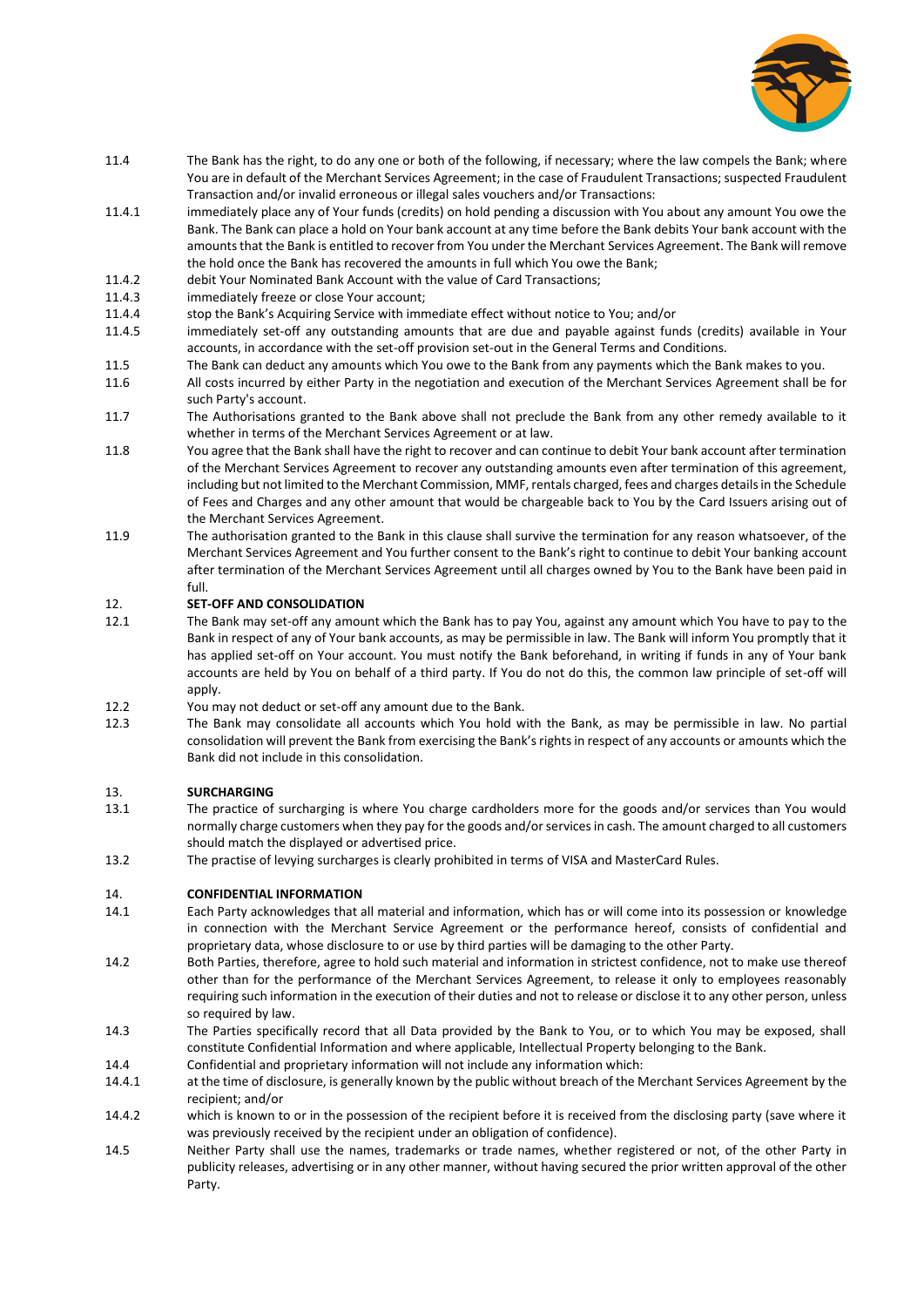

- 14.6 The Parties' obligations of confidentiality under the Merchant Services Agreement shall survive the termination of the Merchant Services Agreement for any reason whatsoever.
- 14.7 In the event of a breach of confidentiality each Party will notify the other of such breach.

## 15. **DISPLAYING OF SYMBOLS**

- 15.1 You shall display such marks and symbols in respect of the Card Associations as may be provided by the Bank without limitation.
- 15.2 You may not in any way whatsoever state, imply or create the impression that the Bank, or any Card Association or any other Card Issuer endorses or guarantees any of Your goods and/or services.

## 16. **LIABILITY AND INDEMNITY**

- 16.1 If You consist of two or more persons, the Bank can choose either to hold all of You responsible or choose whom to hold responsible. You are all jointly and severally liable.
- 16.2 By entering into the Merchant Services Agreement You promise to make good any loss or damage that the Bank incurs or suffers, as a result of penalties or fines imposed upon the Bank, or any claim that is brought against the Bank as a result of Chargebacks received, Fraudulent Transactions, suspected Fraudulent Transaction and/or if the Transaction/sales voucher is for any reason invalid, erroneous or illegal etc.
- 16.3 You indemnify the Bank against all losses, costs, penalties, payments or any other liability whatsoever arising from any dispute, claim or defence raised against the Bank where such dispute, claim or defence is caused by any act or omission on Your part.
- 16.4 In addition to any other obligations contained elsewhere in the Merchant Services Agreement, You indemnify the Bank against any claim of whatsoever nature which may be made against the Bank arising out of or in connection with any system failure or equipment malfunction or any act or omission of the Bank, its employees, agents or representatives which is related in any way whatsoever to the execution of the Merchant Services Agreement.
- 16.5 In the event that You make use of the services of a Third Party Service Provider, more specifically Payment Service Provider, it is Your duty to ensure that a separate agreement is entered into between the Bank and the Third Party Service Provider.
- 16.6 You indemnify the Bank against all losses, costs, penalties, payments or any other liability whatsoever arising from any dispute, claim or defence raised against the Bank where such dispute, claim or defence is caused by any act or omission by Your Third-Party Service provider.
- 16.7 The Bank will not be held liable for:
- 16.7.1 any acts or omissions by Your Third-Party Service Providers;
- 16.7.2 events beyond the Bank's reasonable control. This includes, but is not limited to:
- 16.7.2.1 system failures;
- 16.7.2.2 equipment malfunctions; and/o
- 16.7.2.3 damages You may suffer as a result of or in connection with:
- 16.7.2.3.1 You or any Cardholder not being able to access Your internet infrastructure or use it; and
- 16.7.2.3.2 any network breakdown, systems failure, equipment malfunction, power failure or similar events which are beyond the Bank's control.
- 16.8 The Bank will not be a party to any dispute between You and any Third Part Service Provider appointed by You.
- 16.9 You indemnify the Bank against any loss or damage that the Bank incurs or suffers, as a result of penalties or fines imposed upon the Bank, or any claim that is brought against the Bank as a result of a compromise of Data/security; Fraudulent Transactions; suspected Fraudulent Transaction etc caused by Your Third Party Service Provider.

## **17. LIMITATION OF LIABILITY**

- 17.1 Under no circumstances shall either Party be liable to the other Party for indirect or consequential damages, including but not limited to loss of profits or savings, arising out of or relating to its performance or failure to perform under the Merchant Services Agreement.
- 17.2 The limitation of liability in the aforementioned clause shall not apply:
- 17.2.1 To liability resulting from gross negligence or wilful misconduct of either Party; and/or
- 17.2.2 so as to restrict liability for death or personal injury resulting from the negligence of either Party.

## **18. FORCE MAJEURE**

- 18.1 Should either You or the Bank (hereinafter referred to as "the invoking Party") be prevented from fulfilling any of its obligations in terms of the Merchant Services Agreement as a result of any "Acts of God", regulatory or government directives or other cause beyond the reasonable control of such Party, the invoking Party will forthwith give written notice thereof to the other Party:
- 18.1.1 specifying the cause and anticipated duration of the Force Majeure; and
- 18.1.2 upon termination of the Force Majeure, stating that such Force Majeure has terminated.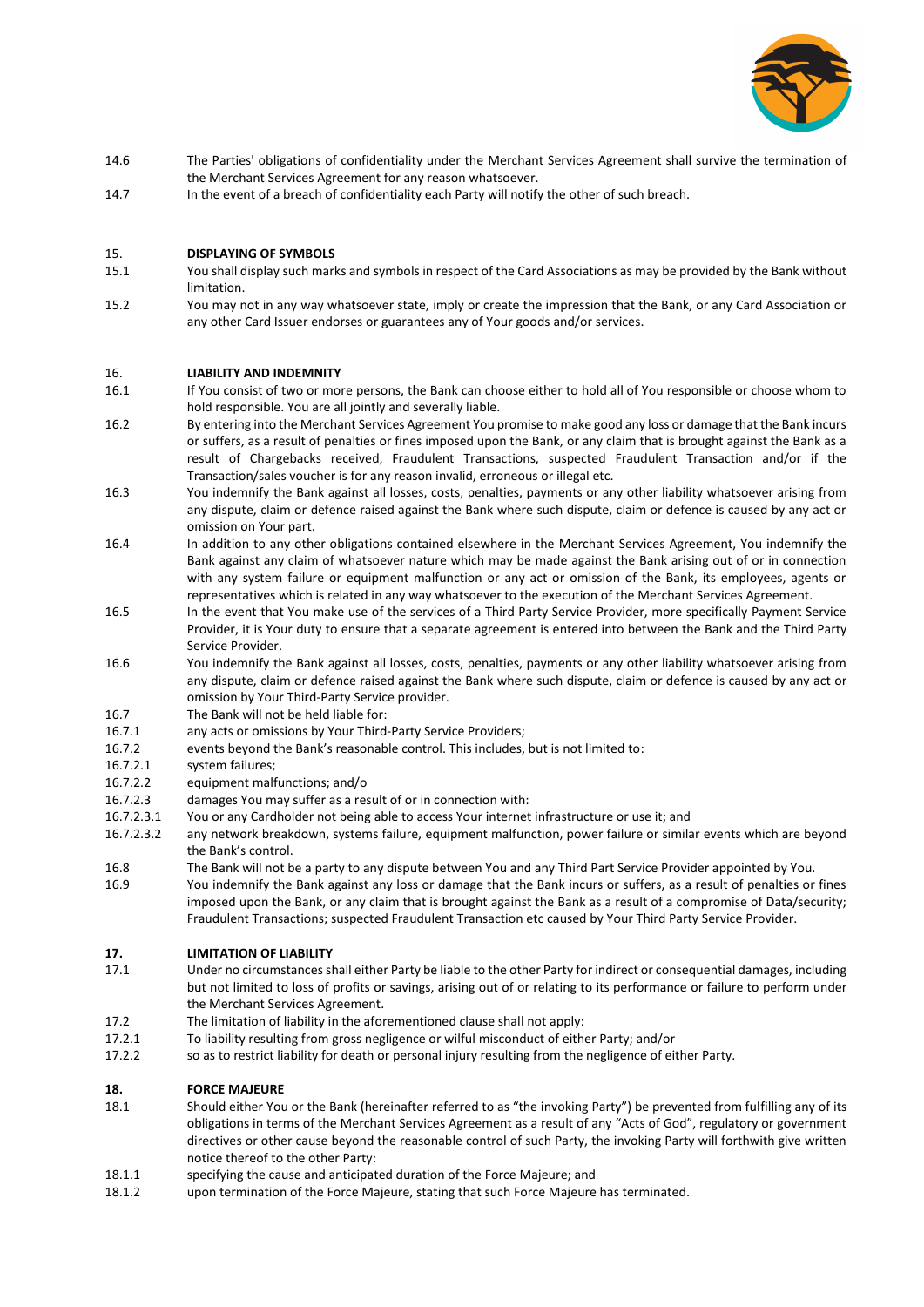

- 18.2 Performance of any obligations will be suspended from the date on which notice is given of a Force Majeure event until the date on which notice of termination of a Force Majeure event is given (hereinafter referred to as "the Suspension Period"), subject always to the remaining provisions of this clause.
- 18.3 The invoking Party will not be liable for any delay or failure in the performance of any obligation hereunder, or loss or damage due to or resulting from the Force Majeure during the Suspension Period, provided that:
- 18.3.1 The invoking Party uses and continues to use its best efforts to perform such obligation;
- 18.3.2 If the Force Majeure continues for more than 21 (twenty one) consecutive days, the other Party will be entitled to cancel the Merchant Services Agreement on the expiry of such 21 (twenty one) day period, but will not be entitled to claim damages against the invoking Party as a result of the delay or failure in the performance of any obligations hereunder due to or resulting from the Force Majeure; and
- 18.3.3 The Party not invoking force majeure will be entitled to elect, by giving written notice within 10 (ten) days of termination of the Force Majeure event, as to whether or not it requires the invoking Party to perform any obligations incurred prior to Force Majeure.

#### 19. **DEFAULT UNDER THIS AGREEMENT BY EITHER PARTY**

- 19.1 The Bank may exercise the Bank's rights, which include demanding immediate payment of overdue amounts due to the Bank under the Merchant Services Agreement or cancelling the Merchant Services Agreement, as may be permissible by law, without prejudice to any of the Bank's other rights (i.e. without barring any future action the Bank may be entitled to take), if any of the following events occur:
- 19.1.1 You do not comply with the provisions of the Merchant Services Agreement and You do not remedy this breach within 10 (ten) Business Days of receiving written notice from the Bank asking You to do so;
- 19.1.2 In the event that You have provided the Bank with false, fraudulent or incorrect information ("Misrepresentation"), which information was material to the Bank entering into the Merchant Services Agreement with You, the Bank will be entitled to immediately cancel the Merchant Services Agreement with You.
- 19.1.3 Should the Merchant Services Agreement be cancelled as a result of Your Misrepresentation, You will be held liable for any costs that have been incurred by the Bank as at date of cancellation of the Merchant Services Agreement.
- 19.1.4 In the event that the Misrepresentation is determined not to be material to the Bank entering into the Merchant Services Agreement with You, the Bank will inform You of the Misrepresentation and provide You with 5 (five) Business Days to remedy the Misrepresentation. Should You not remedy the Misrepresentation in this period, the Bank will be entitled to cancel the Merchant Services Agreement as provided for above.
- 19.1.5 You, being an individual and:
- 19.1.5.1 publish notice of the voluntary surrender of Your estate;
- 19.1.5.2 are placed under administration (after being declared bankrupt) or commit an act of insolvency as defined in the Laws in Ghana.;
- 19.1.5.3 have any application or other proceedings brought against or in respect of You where a third party seeks to have You sequestrated or placed under receivership, in any event whether in a manner which is provisional or final, voluntary or compulsory;
- 19.1.6 You, being a juristic entity and:
- 19.1.6.1 are wound up, liquidated, dissolved, deregistered or placed under judicial management, in any event in a manner which is provisional or final, voluntary or compulsory, or You pass or it passes a resolution providing for any such event;
- 19.1.6.2 are treated as being unable to pay Your debts;
- 19.1.6.3 resolve that You voluntarily begin business rescue proceedings or have any business rescue proceedings commenced against You as contemplated in the applicable Laws of Ghana.
- 19.1.7 Judgment of a competent court against You for the attachment of assets or for payment of any amount is not satisfied within 3 (three) days after the date on which it is issued. Attachment refers to the process in terms of which property or goods or both are taken into custody to secure a judgment or to be sold in satisfaction of a judgment.
- 19.1.8 You compromise or attempt to compromise with Your creditors generally or defer payment of debts owing by You to Your creditors.
- 19.1.9 If You are not compliant with any industry or Association rules, regulations, related legislation, best practice guidelines, and/or the terms of the Merchant Services Agreement, the Bank can immediately cancel the Merchant Services Agreement and Your services and You will be liable for all penalties, fraudulent transactions and losses incurred as a result thereof
- 19.1.10 If the Bank breaches any material provision of the Merchant Services Agreement and does not remedy this breach within 20(twenty) business days after receiving written notice from You asking us to do so, then You will be entitled to cancel the Merchant Services Agreement with immediate effect.

## 20. **CONSEQUENCES OF TERMINATION**

20.1 Upon the termination of the Merchant Services Agreement, each Party shall return to the other Party all papers, materials and other property of the other Party in its possession or held by it in connection with the performance of the Merchant Services Agreement. Notwithstanding the aforegoing, each Party shall be entitled to retain information concerning the other Party if and to the extent that it is required to do so in terms of its retention of records policy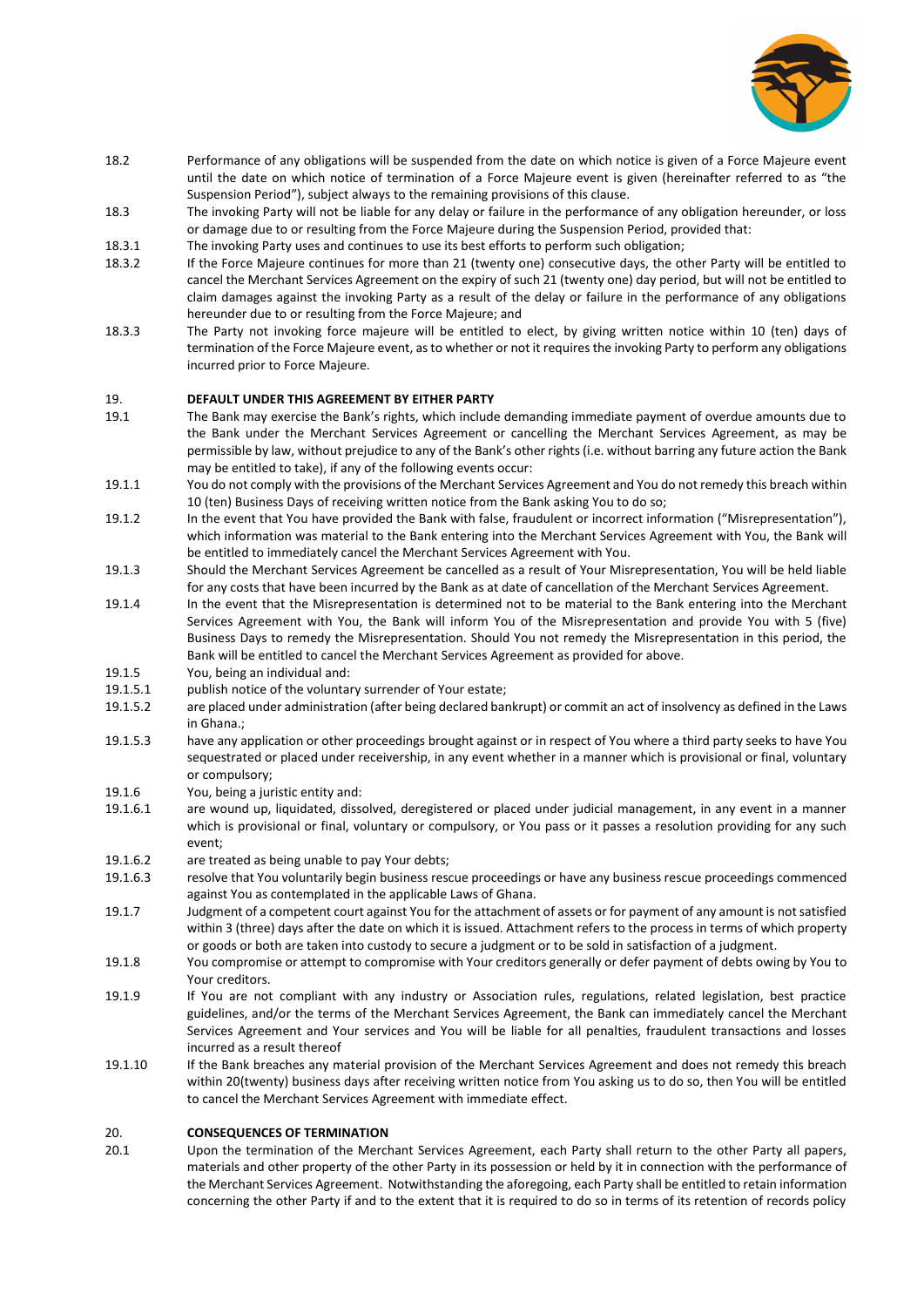

or in terms of any applicable law or regulation, subject at all times to the confidentiality obligations as set out in these General Terms and Conditions.

20.2 When the Merchant Services Agreement has been terminated, the clauses in the Merchant Services Agreement will continue to apply to Transactions which took place on or before the date on which the termination of this Merchant Services Agreement took effect. Termination of the Merchant Services Agreement will not affect any rights and/or obligations of the Parties which arose on or before the termination became effective.

# 21. **GOVERNING LAW**

- 21.1 The Merchant Services Agreement will be governed, construed and take effect in all respects in accordance with the laws of the Republic of Ghana.
- 21.2 You agree that the Bank may bring legal proceedings against You relating to the Merchant Services Agreement in the court that has the authority to hear and decide on the case (this authority is called jurisdiction).

## 22. **DOMICILE AND COMMUNICATIONS**

- 22.1 The Bank hereby selects the following address as the address at which all legal notices; processes and communication must be delivered to: The Legal Counsel & Company Secretary First National Bank Ghana Limited, Head Office, 6th Floor Accra Financial Centre, Corner of Liberia Road & Independence Avenue, Accra. This address is known in law as Your domicilium citandi et executandi.
- 22.2 You choose the physical address and contact details in Ghana in the application form of the Merchant Services Agreement as the address to which:
- 22.2.1 The Bank may serve any legal notices, processes and communications;
- 22.2.2 The Bank may execute on any judgment the Bank obtains against You;
- 22.2.3 The Bank may send day-to-day (operational) communications;
- 22.3 For clarity, day-to-day (operational) communications may be sent by the Bank to You via recorded telephone calls, email; statement message; online message; website; post; and/or sms service.
- 22.4 Notwithstanding anything to the contrary contained herein, it is specifically recorded that the Bank may send statements, billing reports and/or invoices to You via e-mail and may communicate billing information to You via recorded telephone calls.
- 22.5 Any legal notice or communication required or permitted to be given in terms of the Merchant Services Agreement by You will be valid and effective only if in writing and delivered by hand, electronic mail or telefax.
- 22.6 Day-to-day (operational) communications may be sent by You to the Bank via recorded telephone calls, e-mail, post, and/or sms service (as applicable).
- 22.7 A notice will be treated and presumed as having been received by the Party to whom it was sent, unless contrary is proven:
- 22.7.1 if delivered by hand during normal hours on the date it was delivered to an authorised Bank representative;
- 22.7.2 if posted by prepaid registered post at 10H00 on the fourth day after the post office issued the registration receipt; 22.7.3 if sent by fax - on the date shown on the receipt the fax machine generated; and
- 22.8 if sent by e-mail on the date on which the notice was e-mailed.
- 22.9 When the Bank presumes that You received a notice by a certain date, this means the Bank does not have to prove that You did receive it on such date.
- 22.10 If You claim that You did not receive the notice by that date then You will have to prove it.
- 22.11 If You have actually received a written notice or communication from the Bank, even if it was not sent to or delivered at Your chosen address, fax number, postal address or e-mail address, it will still be a valid notice.
- 22.12 Notwithstanding anything to the contrary contained in the Merchant Services Agreement, a written notice or communication actually received by one of the Parties from another shall be adequate written notice or communication to such Party, notwithstanding that the Terms and Conditions of this clause were not strictly complied with.
- 22.13 Either Party may, by written notice to the other Party, change its chosen domicile to another physical address, provided that the change will become effective on the seventh (7th) Business Day after the receipt of the notice by the addressee.
- 22.14 If You change Your address but do not notify the Bank, You agree that the Bank has the right to send notices to You and serve legal processes at Your last address known to the Bank or any other address of which You have given the Bank proper notice.
- 22.15 It is therefore important to ensure that the Bank has the most up to date contact details on record, as the Bank will carry no responsibility in the event that You do not receive communications from the Bank due to outdated contact details.

## 23. **INCIDENTAL CREDIT AGREEMENT**

23.1 Failing to pay any amount owing to the Bank when it is due and/or You are generally doing, or allowing anything to be done that may prejudice the Bank's rights or interests will place You in default of this Agreement (in respect of the amount due to the Bank) if You do not rectify the situation within 15 (fifteen) Business Days of receiving written notice from the Bank to do so.